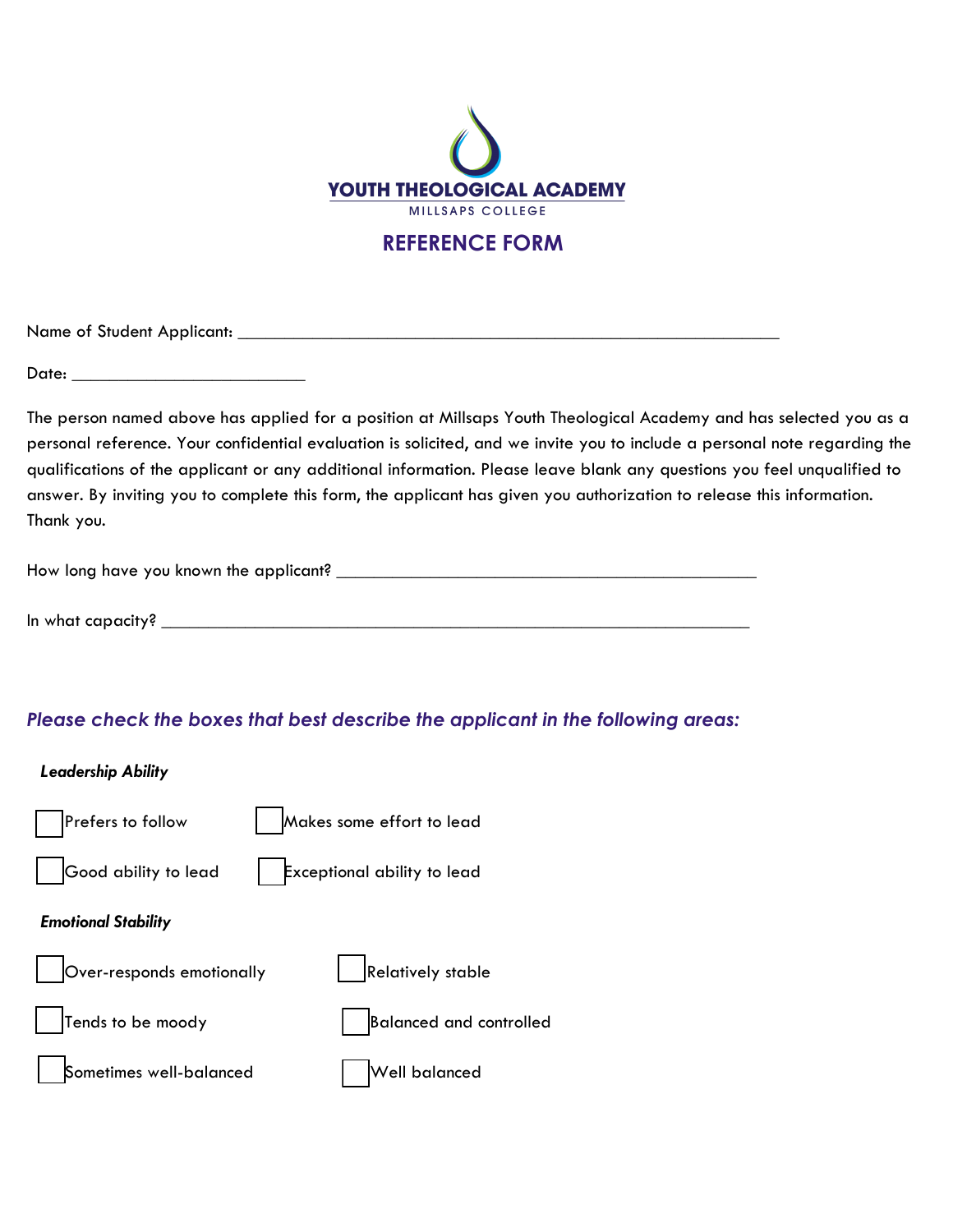#### **Personality**



## On a scale of 1 (poor) to 10 (excellent), please rate the applicant in these areas:

| Honesty and personal integrity | <i><u><b>Initiative</b></u></i> |
|--------------------------------|---------------------------------|
| Tact                           | Ability to make friends         |
| Attitude towards opposite sex  | Dependability                   |
| Theological awareness          | Self awareness                  |
| Ability to work with others    | Ability to adapt                |

## After reading the statement below, please provide any final thoughts on the applicant regarding their suitability for participation in MYTA.

Millsaps Youth Theological Academy is for students who love learning and who desire to explore their faith creatively and intellectually alongside other Christians. The YTA curriculum will build on theology learned in Sunday School, confirmation, and church life. Students with all kinds of gifts, career goals, and extracurricular hobbies are welcome. Because the Academy will make space for students to engage a variety of social issues on which there are a variety of opinions, it is expected that students who come to YTA are open to being challenged and interested in listening deeply to the stories of their peers. Knowing this, do you believe this applicant is suited to participate in MYTA? Why or why not? We value your honest opinion!

 $\_$  , and the set of the set of the set of the set of the set of the set of the set of the set of the set of the set of the set of the set of the set of the set of the set of the set of the set of the set of the set of th  $\_$  , and the set of the set of the set of the set of the set of the set of the set of the set of the set of the set of the set of the set of the set of the set of the set of the set of the set of the set of the set of th  $\_$  , and the set of the set of the set of the set of the set of the set of the set of the set of the set of the set of the set of the set of the set of the set of the set of the set of the set of the set of the set of th  $\_$  , and the set of the set of the set of the set of the set of the set of the set of the set of the set of the set of the set of the set of the set of the set of the set of the set of the set of the set of the set of th  $\_$  , and the set of the set of the set of the set of the set of the set of the set of the set of the set of the set of the set of the set of the set of the set of the set of the set of the set of the set of the set of th